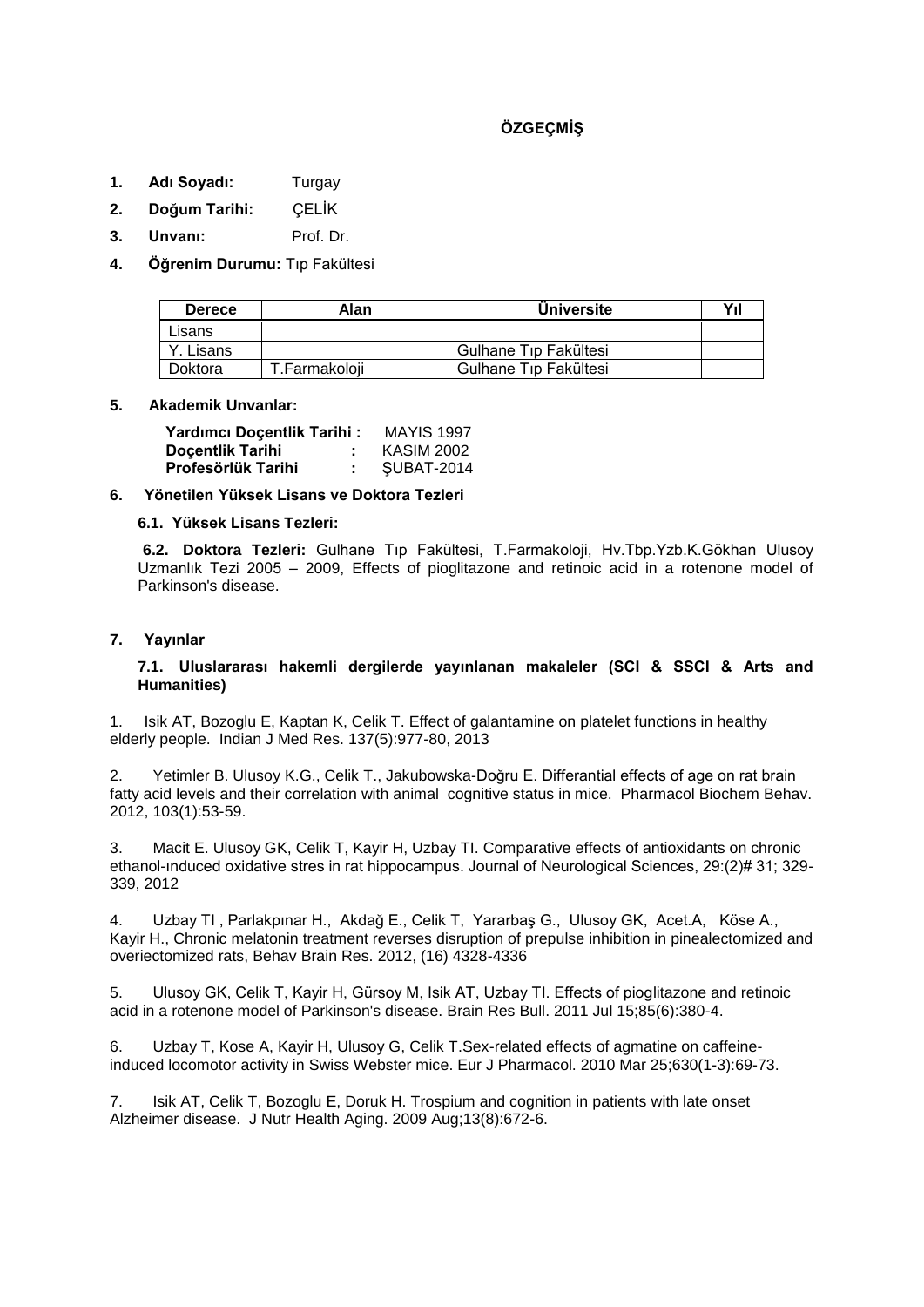8. A.T. Isik, T. Celik, G. Ulusoy, O. Ongoru, B. Elibol, H. Doruk, E.Bozoglu, H. Kayir,M. R. Mas, S. Akman, Curcumin ameliorates impaired insulin/IGF signalling and memory deficit in a streptozotocintreated rat model. Age (Dordr). 2009 Mar;31(1):39-49.

9. Saglam E, Ates LE, Kayir H, Celik T, Terzioglu B, Uzbay T. Escitalopram increases cortical nitric oxide synthase (NOS) in rat brain during ethanol withdrawal. Nitric Oxide: Biology and chemistry. 2008 Nov;19(3):284-8. Epub 2008 Jul 2

10. Kayir H, Alici T, Göktalay G, Yildirim M, Ulusoy GK, Ceyhan M, Celik T, Uzbay TI. Stimulus properties of venlafaxine in a conditioned taste aversion procedure. European Journal Pharmacology, 596:102-106, 2008

11. Uzbay T, Kayir H, Celik T, Yuksel N. Acute and chronic tianeptine treatments attenuate ethanol withdrawal syndrome in rats. Prog Neuropsychopharmacol Biol Psychiatry. 2006 May;30(3):478-85.

12. Saglam E, Kayir H, Celik T, Uzbay T, Effects of escitalopram on ethanol withdrawal syndrome in rats. Prog Neuropsychopharmacol Biol Psychiatry. 2006 Aug 30;30(6):1027-32.

13. Celik T, Çakır E, Kayir H, Bilgi C and Uzbay IT. The effects of chronic ethanol consumption and withdrawal on by passive avoidance task and serum cholinesterase levelin rats. Neuropsychopharmacology & Biologycal psychiatry, Prog Neuropsychopharmacol Biol Psychiatry. 2005 May;29(4):505-509.

14. Celik T, Goren MZ, Cinar K, Gurdal H, Onder FO, Tan A, Terzioglu B, Bozdayi AM, Bozkaya H, Uzunalimoglu O, Yurdaydin C. Fatigue of cholestasis and the serotoninergic neurotransmitter system in the rat. Hepatology. 2005 Apr; 41(4): 731-7.

15. Saglam E, Uzbay IT, Kayir H, Celik T, Beyazyurek M.Effects of venlafaxine on ethanol withdrawal syndrome in rats.Fundam Clin Pharmacol. 2004 Dec;18(6):693-8

16. Uzbay IT, Saglam E, Kayir H, Celik T, Beyazyurek M Effects of fluoxetine on ethanol withdrawal syndrome in rats J Psychiatr Res. 2004 Jul-Aug;38(4):445-50.

17. Celik T, Kayir H, Ceyhan M, Demirtas S, Cosar A, Uzbay IT, CPP and amlodipine alter the decrease in basal acetylcholine and release by audiogenic stimulus in hippocampus of ethanolwithdrawn rats in vivo. Brain Research Bulletin, (64): 243-249, 2004

18. Uzbay IT, Celik T, Aydin A, Kayir H, Tokgoz S, Bilgi C. Effects of chronic ethanol administration and ethanol withdrawal on cyclic guanosine 3',5'-monophosphate (cGMP) levels in the rat brain. Drug Alcohol Depend. 74(1):55-9, 2004

19. Bilgi C, Tokgoz S, Aydin A, Celik T, Uzbay IT. The effects of chronic ethanol consumption and ethanol withdrawal on serum cholinesterase activity in rats. Alcohol Alcohol. 38(4):316-20, 2003

20. Ergün H., Uzbay, İ.T., Yesilyurt Ö. Çelik, T., and Tulunay F. C. Dipyrone inhibits ethanol withrdrawal and pentylentetrazol-induced seizures in rats. Drug Devolopment Research ,53:254-9, 2001

21. Uzbay, İ.T., Yesilyurt Ö. Çelik, T., Ergün H. and Işımer A. Effects of agmatine on ethanol withdrawl syndrome in rats. Behavioural Brain Research 107:153-157, 2000

22. Çelik, T., Uzbay, İ.T., Çınar K., Bozkaya H.,Uzunalımoğlu Ö. and Yurdaydın C.: Combinatıon treatment of Hepatic encephalopathy due to thioacetamide- induced fulminant hepatic faillure in the rat with benzodiazepine and opioid receptor antagonists. Journal of Hepatology, 31:880-886, 1999.

23. Çelik, T., Ünal Z., Kayır H., and Uzbay, İ.T.:Nitric oxide syntase inhibition blocks amphetamineinduced locomotor activity in mice. Drug and Alcohol Dependence 56:109-113, 1999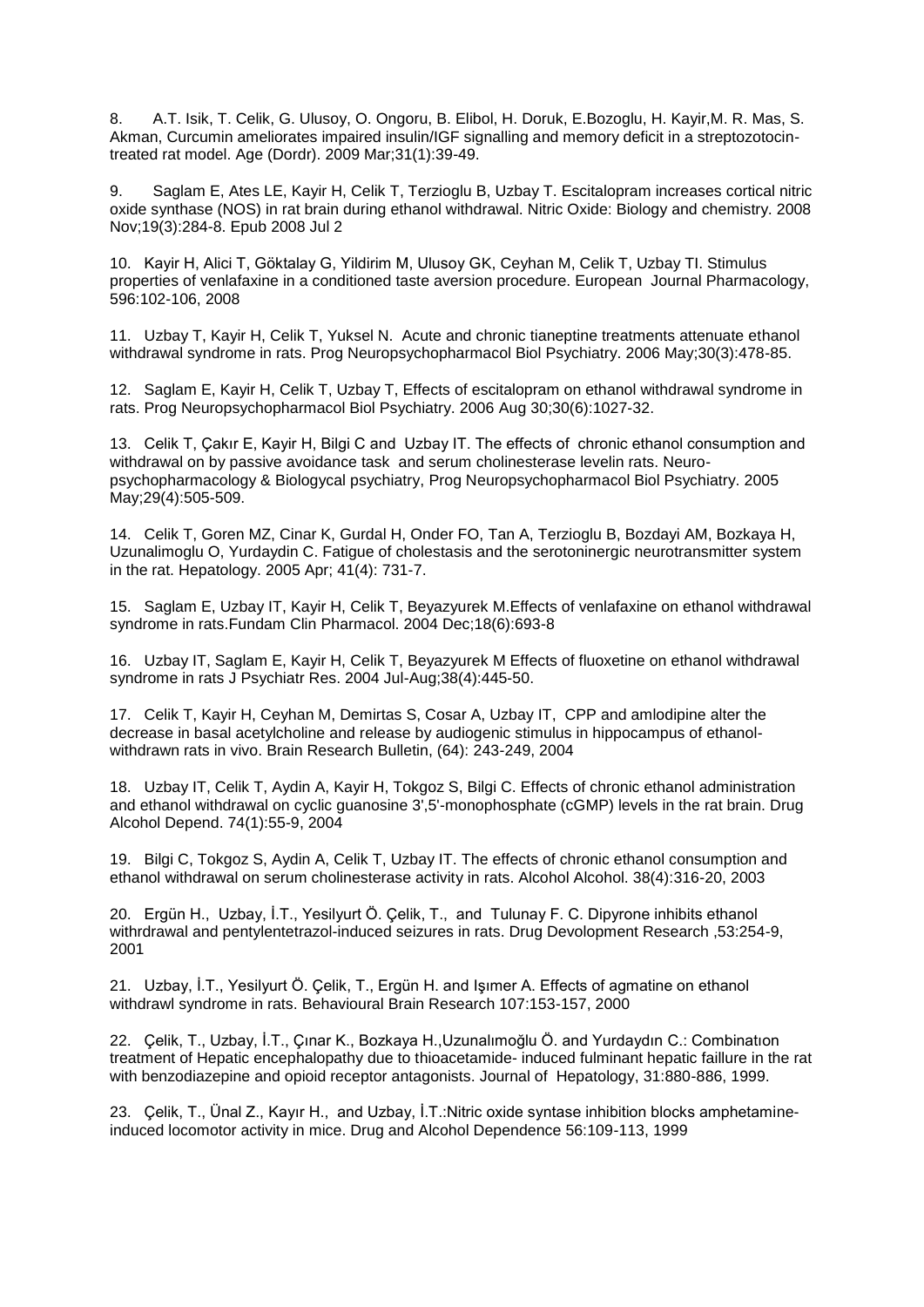24. Çelik,T., Deniz, G., Uzbay, İ.T., Palaoğlu, Ö., Ayhan, İ.H. The effects of flumazenil on two-way active avoidance and locomotor actıvıty ın diazepam-treated rats. European Neuropsychopharmacology, 9:45-50,1999.

25. Yurdaydın C., Karavelioğlu D., Onaran O. Çelik, T., Yaşa M.H. and Uzunalımoğlu Ö.: Opioid receptor ligands in human hepatic encephalopathy. Journal of Hepatology, 29:796-801, 1998.

26. Uzbay İ.T., Sever B., Çelik T. and Ayhan İ.H.: Investigation of the effects of moclobemide in chronic ethanol feeding rats. Farmacologıcal Research. 32(5):287-292, 1995

#### **7.2. Uluslararası diğer hakemli dergilerde yayınlanan makaleler**

- 1. Çelik T. Deniz G.:Moklobemidin kan etonol düzeyine etkisinin sıçanlarda incelenmesi. GATA Bülteni 38:1-3,1996
- 2. Tan, A., Çelik, T., Kaymakçıoğlu, N., Aydın, A., Çetiner, S., Işımer, A., Tufan, T.: Akut Hiperbilirubinemi, Üremi ve Karaciğer Yetmezliği Oluşturulmuş Sıçanlarda Antioksidan Enzimlerin İzlenmesi. Gülhane Tıp Dergisi, 41(2): 146-151, 1999.
- 3. Kayır H., Çelik T.:Farelerde bireysel lokomotor aktivite farklılığının nikotin duyarlılaşmasına etkileri. Bağımlılık Dergisi, 4:62-66, 2003
- 4. Çelik T., Ulusoy KG., Akdağ.E., Macit E., Olanzapin Yaşlı Farelerin Epilepsi Şiddetini Artırıyor., Geriatri ve Geriatrik Nöropsikiyatri Dergisi" (Journal of Geriatrics and Geriatric Neuropsychiatry, 2009;1:26-31
- 5. Çelik,T. : Endojen benzodiazepin reseptör ligandları: diazepam, karbolinler ve endozepinler. Psikiatri Psikoloji ve Psikofarmakoloji Dergisi, 5(4):277-82, 1997
- 6. Çelik T.: Tıp fakültelerinde yeni bir soluk: rasyonel farmakoterapi eğitimi. GATA Bülteni:42 (4): 288- 290, 2000
- 7. Çelik T., Uzbay İT: Alzheimer hastalığının Farmakolojik tedavisinde yeni gelişmeler. Demans Dergisi: 3(2): 28-58, 2003

#### **7.3. Uluslararası bilimsel toplantılarda sunulan ve bildiri kitabında (***Proceedings***) basılan bildiriler**

- 1. Uzbay İ.T., Sever B., Çelik T. and Ayhan İ.H.: Effects of moclobemide in chronic ethanol feeding rats. 3rd European Symposiumon drug Addiction & AİDS, İstanbulOctober,23-26 1995, Book of Abstracs, p.41.
- 2. Çelik, T., Deniz, G., and Ayhan, I. H.: The effects of flumazenil on two-way active avoidance, in diazepam-treated rats. ECNP, Regional Meeting 8-11MAY1996, İSTANBUL, TURKEY, (poster). Eur Neuropsychopharmacol, 6 (Suppl. 1) : 57-58, 1996.
- 3. Çelik, T., Deniz, G., and Ayhan, I. H.: Flumazenil exhibits a dizaepam like-effect in electroconvulsive shock-treated rats. ECNP Regional Meeting, 8-11MAY1996, İSTANBUL, TURKEY, (poster). Eur Neuropsychopharmacol, 6 (Suppl. 1): 58-59, 1996.
- 4. Ayhan İ.H., Çelik T., Gökçil Z.., Gündoğan M.A., Uzbay İ.T.,and Tolunay F.C.: Changes in steady state concentrations and fluctations of carbamazepine in epileptic patiens following the switch of formulations: Tegretol (Ciba-Giegy) and Temporal (Abdi ibrahim). 2nd Congress of of the European Association for clinical Pharmacology and therapeutics (EACPT), September 17-20, 1997, Berlin-GERMANY (poster). Eur. J.Clin. Pharmacol.,(52) suppl.):486, 1997.
- 5. Çelik, T., Uzbay, İ.T, Uzunalımoğlu Ö. and Yurdaydın C.: Combinatıon treatment of thioacetamideinduced fulminant hepatic faillure in the rat with benzodiazepine and opioid receptor antagonists.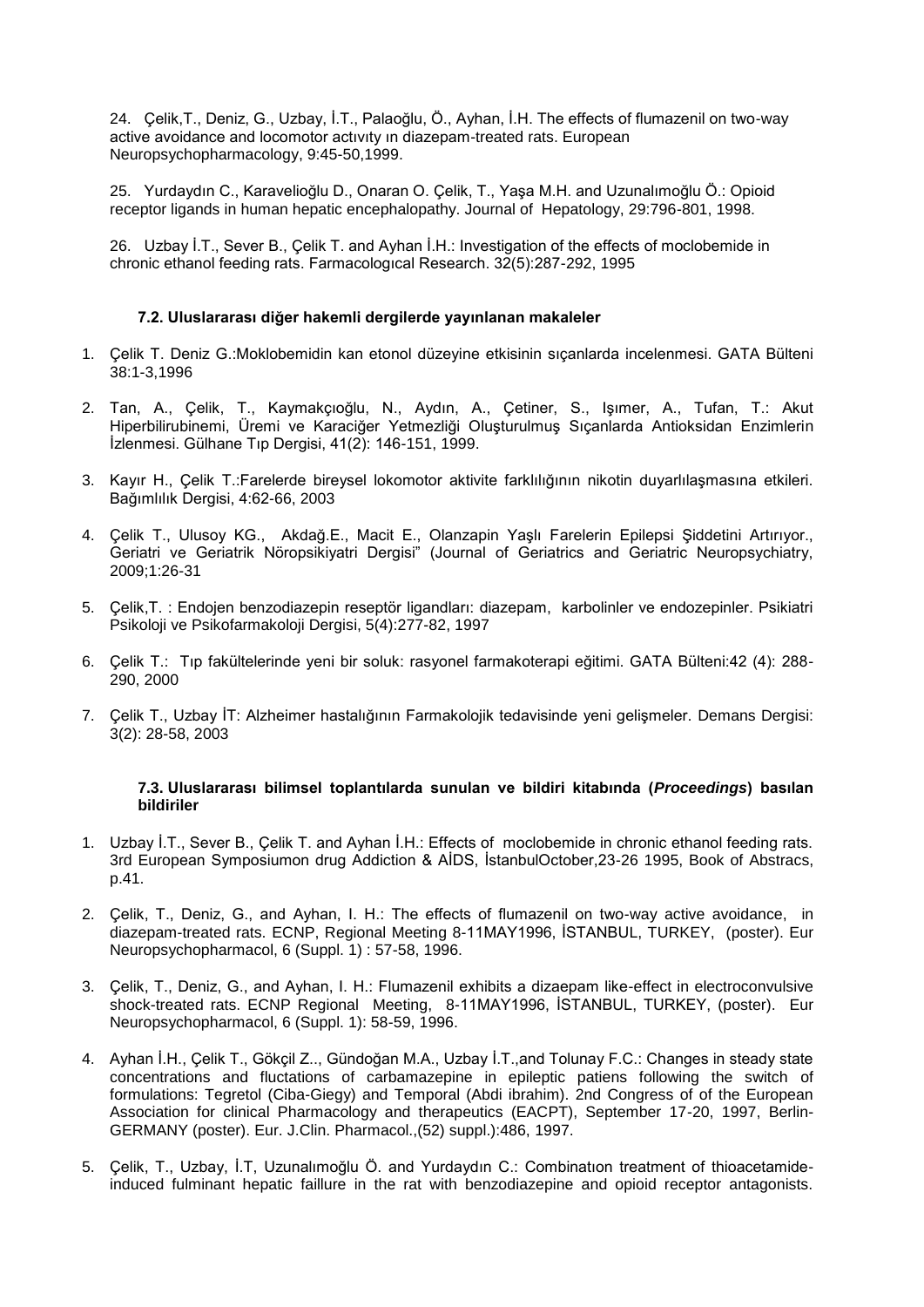American Association for the Study of Liver Diseases, Postgratuite course & 48th Annual meeting, Novamber 7-11, 1997, Chicago, Illinois, USA (poster). Hepatology, 26 (4, Pt.2): 202A, 1997.

- 6. Tan A., Çelik T., Yakut M., Çetiner S., and Tufan T. : Deacrease antioxidant enzymes in acute bilirubinemia and uremia With rats. I.H.P.B.A. Budapest, Hungary, I.H.P.B.A. Abstract book -28 may,1999
- 7. Çelik, T., Kayır H,, Zağlı Ü., Işımer A., Akarsu E. S., Uzbay, İ.T. L-dopa ımproves some early behavıoral changes due to ethanol wıthdrawal syndrome (EWS) ın rats. 3rd Congress of Balkan Military medical Committee, May 10-13,1998. Athens- GREECE, (poster). Book of Abstracs, p.300.
- 8. Çelik, T., Kayır H,, Zağlı Ü., Akarsu E. S., Uzbay, İ.T. Nıtrıc oxıde synthase ınhıbıtıon blocks amphetamıne-ınduced locomotor actıvıty ın mıce. 3rd Congress of Balkan Military medical Committee, May 10-13,1998, Athens- GREECE, (poster). Book of Abstracs, p.301.
- 9. Uzbay İ.T., Sever B., Çelik T. and Ayhan İ.H.: Effects of moclobemide in chronic ethanol feeding rats. 3rd European Symposiumon drug Addiction & AİDS, İstanbulOctober,23-26 1995, Book of Abstracs, p.41.
- 10. Kayir H, Ulusoy GK, Yararbas G., Köse A., Parlakpınar H., Akdağ E., Celik T, Uzbay TI. Nicotin self administration improves prepulse inhibition in low-inhibitory rats. 10th Annual Conference of the society for research on nicotine and tobacco Europe . september23-26, 2008, Rome Italy
- 11. Yurdaydın C, Çelik T, Goren ZM, Gurdal H, Degim T, Toruner M, Cinar K, Uzbay İ.T., Bozkaya H., Is fatique of cholestasis mediated by altered central serotonergic neurotransmission. Hepatology, 34 (4, Pt.2): 551A, 2001
- 12. Cinar, K., Celik, T., Bozkaya, H., Karaaslan, H., Uzunalimoglu, O., Uzbay, T., Jones, A.E., Yurdaydin, C. The hepatoprotective effect of difluoromethylornithine: studies in rat models of fulminant hepatic failure. Hepatology, 36 (4, Pt.2 of 2) : 168A, 2002.
- 13. Uzbay, İ. T., Çelik, T., Aydin, A., Kayir, H., Tokgöz, S. Investigation of cyclic guanosine 3:5 monophosphate (cGMP) levels in the rat brain during ethanol withdrawal. European Neuropsychopharmacology, 12 (Suppl. 3): S401, 2002.
- 14. Celik T, Aslan N, Goren Z, Gurdal H, Degim T, Toruner M, Cinar K, Uzbay T, Bozkaya H, Yurdaydin C,. Is fatigue of cholestasis mediated by altered central serotoninergic neurotransmission? JOURNAL OF HEPATOLOGY, 36: 90 Suppl. 1 APR 2002
- 15. Saglam E, Kayir H, Celik T, Beyazyurek M, Uzbay IT Effects of venlafaxine on ethanol withdrawal syndrome in rats. EUROPEAN NEUROPSYCHOPHARMACOLOGY 13: S425-S425 Suppl. 4 SEP 2003.
- 16. Kayır H., Sağlam E., Çelik, T., Beyazyürek M., Uzbay I.T.: Effects of fluoxetine on ethanol withdrawal syndrome in rats. European Neuropsychopharmacology, 13 (Suppl. 4): S426, 2003.
- 17. A.T. Isik, T. Celik, G. Ulusoy, H. Doruk, E.Bozoglu, O. Ongoru, B. Elibol, S. Akman,M. R. Mas Curcumin reverses impaired insulin/IGF signalling and memory in streptozotocin-induced memory deficid. ICAD 2008, Chicago, Illinois, Alzheimer and Dementia (supp) vol:4 suppl:2, P4-374, Jully 2008
- 18. Macit E., celik T., Kayır H., Uzbay T., Investigating the effects of antipichotic drug clozapine on ethanol withdrawal syndrome in rats. Alcoholism clinical&experimantel&research, 32.annual Scientific Meeting of the Research n Society on alcoholism. 20-24 June 2009, Sandiago,California
- 19. Celik T., Akdağ E., Ulusoy K., Macit E., Olanzapine increase the severity of seizure in elderly mice,The aging Male 15-18 October 2009, Osaka, Japan.
- 20. T. Celik, G. Ulusoy, A.T. Isik, E.Bozoglu, H. Kayır, T Uzbay, The effects of Pioglitazone on retononeinduced rat model of Parkinson 's diseasse.Late Breaker Poster sessions. The gerontological society of Amrica's 63.tr Annual scientific meeting. 19-23 2010, New Orleans ABD.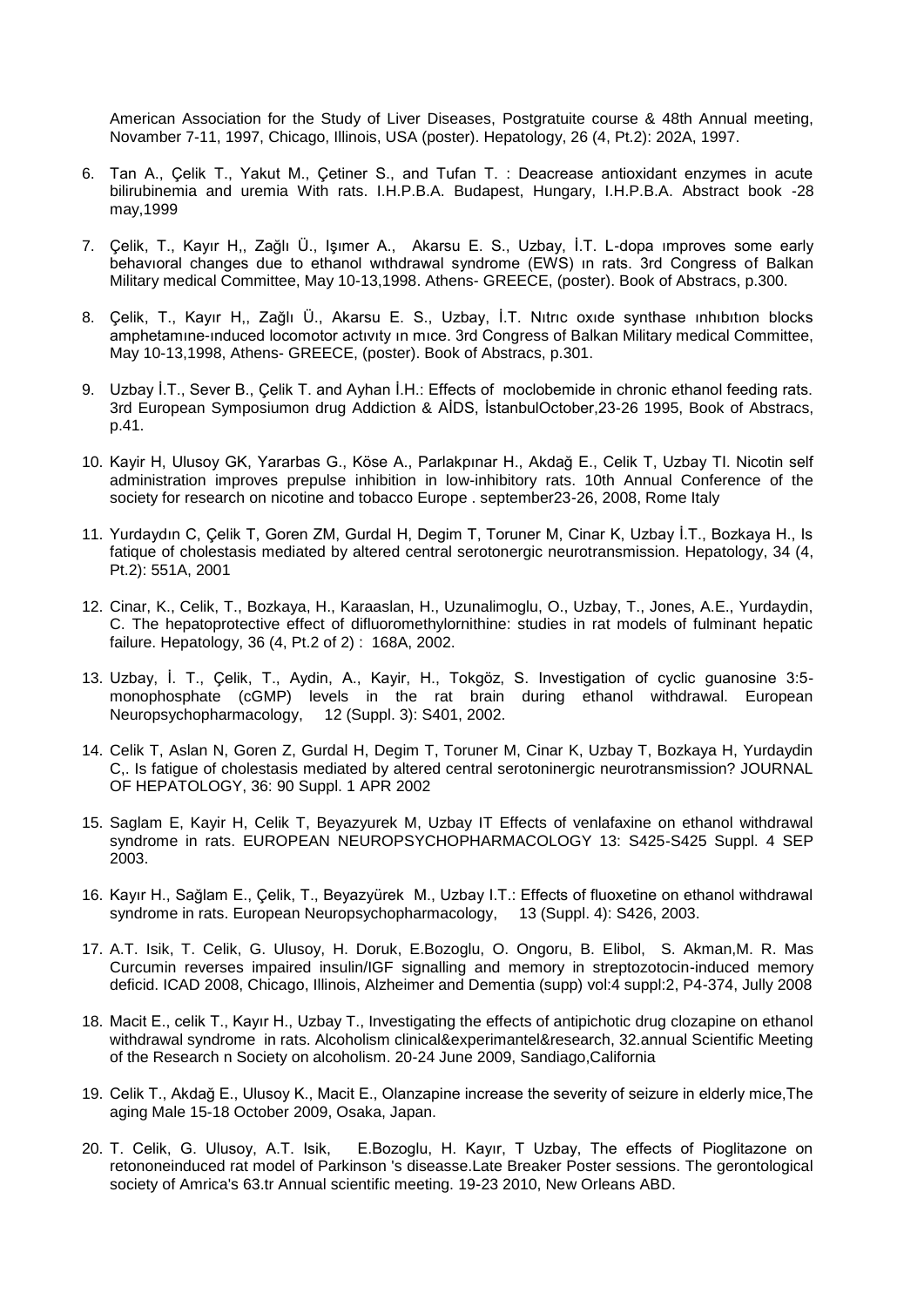- 21. T. Celik, B.Yetimler G. Ulusoy, H.Kayır, E.Macit, Ewa J. Doğru, The difference of brain fatty acids levels in aged mice with good and poor cognitive performance.Late Breaker Poster sessions. The gerontological society of Amrica's 64.tr Annual scientific meeting. 18-22 2011, Boston, MA, ABD.
- 22. Macit E. Kunak I Z.,Celik T,Ulusoy GK, Kayir H, Uzbay I.T. Comparative effects of antioxidants on chronic ethanol-induced oxidative stress in rat hippocampus. 17.th Congress of the Balkan military medical committee, May29-June01, 2012, Belgrade, Serbia
- 23. A.T. Isik, E.Bozoglu, A.Yay, P.Soysal, G.Babacan, M. R. Mas, T.Celik, Are cardiac effects of cholinesterase inhibitors important for the dementd elderly. AAIC 2012, Vancouver, Britisch Columbia, CANADA, Alzheimer and Dementia (supp) vol:8, Issu:4, suppl:2, Jully 2012
- 24. E. Macit, G. Ulusoy, T. Celik, H. Kayir, T. Uzbay, COMPARATIVE EFFECTS OF ANTIOXIDANTS ON CHRONIC ETHANOL-INDUCED OXIDATIVE STRESS IN RAT HIPPOCAMPUS, Alcoloism: clinical and experimental research, volume37:Supplement 2, page,Page:182A, 36Th. Annual Scientific Meeting of research society on Alcohlosm, June 22-26, 2013, Orlando, Florida, USA
- 25. Çakır E., Çelik, T., Kayir, H., Bilgi, C., Uzbay, İ. T.: A rat dementia model by ethanol consumption and withdrawal: validation by passive avoidence measurement and serum cholinesterase level. 13th Balkan Biochemicals days &meeting on metabolic disorders progamme, Turkish journal of biochemistry, 28 (3): 73-74 (Oral Presentation.4), 2003

26.

# **7.4.Yazılan uluslararası kitaplar veya kitaplarda bölümler**

- 1. Tan A., Çelik T., Yakut M., Çetiner S., Işımer A., and Tufan T. : The investigation s of antioxidant enzymes in rats with acute hyperbilirubinemia and uremia and hepatic failure. Editors; L. Flutne, PK. Kupcsulik and I. Rozsa. İnternational Proceedings Division, press by Monduzzi Editore S.P.A.- Bologne,ITALY, 1999
- 2. Celik T, Goren MZ, Gurdal H, Cinar K, Onder FO, Törüner M., Değim T., Uzbay İ.T., Bozkaya H and Yurdaydin C. İs Fatigue of cholestasis mediated by altered central serotonergic neurotransmission? ENCEPHALOPATY AND NİTROGEN METABOLISM IN LIVER FAILLURE, edited by Jones E.A., Meijer A.J. and Chamuleau R.A.F.M., printed by Kluwer Academic Pres,Netherlands, 2003.

#### **7.5.Ulusal hakemli dergilerde yayınlanan makaleler**

- 1. Çelik,T. : Endojen benzodiazepin reseptör ligandları: diazepam, karbolinler ve endozepinler. Psikiatri Psikoloji ve Psikofarmakoloji Dergisi, 5(4):277-82, 1997
- 2. Çelik T.: Tıp fakültelerinde yeni bir soluk: rasyonel farmakoterapi eğitimi. GATA Bülteni Aralık 2000)
- 3. Celik T, Kalsiyum kanal blokürleri:2010'da yeniden ziyaret. TÜRK KARDİYOLOJİ SEMİNERLERİ, 10:2, 94-102, 2010

#### **7.6.Ulusal bilimsel toplantılarda sunulan ve bildiri kitabında basılan bildiriler**

- 1. Çelik, T., Uzbay, İ.T., Işımer A., Uzunalımoğlu Ö. Yurdaydın C.: Hepatik ensefalopati modelinde benzodiazepin reseptör invers antagonistlerinin, II. Ulusal Hepatoloji Kongresi, 5-7 Haziran 1997, ( sözlü Bildiri). İstanbul, s.23.
- 2. Çelik, T., Işımer A., Uzunalımoğlu Ö. Yurdaydın C.: Hepatik ensefalopatinin tiyoasetamid ile oluşturulmuş bir sıçan modelinde opiyat ve benzodiazepin reseptör antagonistleri ile bunların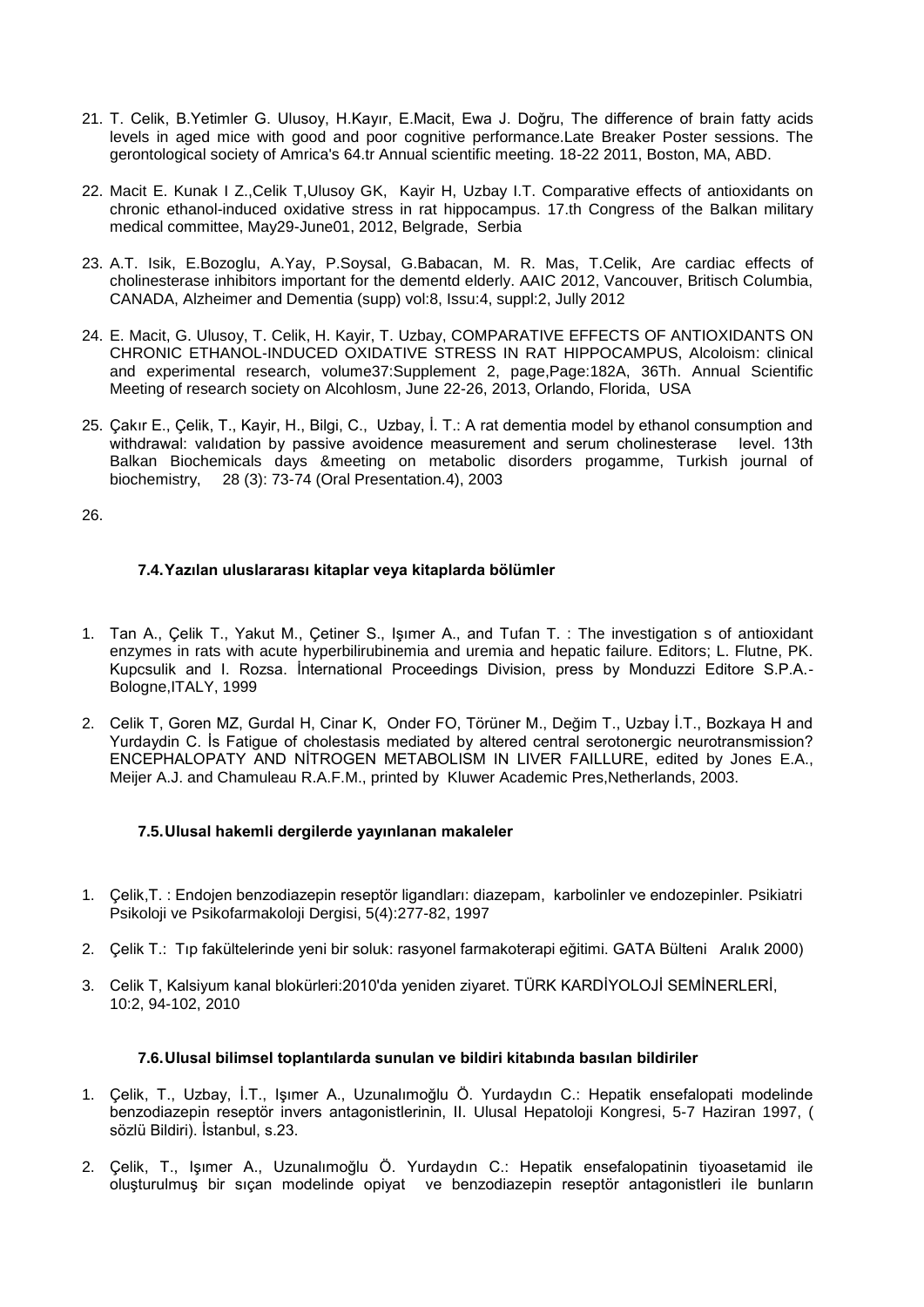kombinasyonlarının etkileri, Türk Farmakoloji derneği XIV.ulusal Farmakoloji kongresi 2-7 Kasım 1997, (sözlü bildiri). Antalya, P01-06.

- 3. Bahar K., Çınar K., Uzunalımoğlu Ö. Kul O., Hazıroğlu R., Çelik, T., Öztürk G., Bozdayı A.M.: Deneysel portalhipertansiyon modelinde özefagus ve midede ultrastruktürel değişiklikler ve nitrik oksit metabolizması, 17. Ulusal Gastroenteroloji Kongresi, 3-8 Ekim 2000, (sözlü bildiri). Antalya, Özet Kitabı, s25.
- 4. Turgay CELIK, Hakan KAYIR, Comparison of two seizure scales on the audiogenic seizures during ethanol withdrawal in rats. poster IV. Ulusal Sinir Bilimleri Kongresi, Mersin Üniversitesi, Mersin 29 Mart-2 Nisan Neuroanatomy, 4:Sup1,P9 2005.
- 5. Sağlam E. Çelik T., Kayır H, Uzbay İT, Sıçanlarda etanol yoksunluk sendromu üzerine S-sitalopramın etkileri. (sözlü Poster), Türk Farmakoloji derneği , 18. Ulusal Farmakoloji Kongresi, 28 eylül-1 ekim 2005, İzmir, Bildiri özet Kitabı, SP16.
- 6. Çelik T., Kayır H, Stereptozotosin'e bağlı Alzheimer modeli ile kronik etanol tüketimiarasındaki bilişsel ve davranışsal benzerlik, (sözlü Poster), Türk Farmakoloji derneği , 18. Ulusal Farmakoloji Kongresi, 28 Eylül-1 Ekim 2005, İzmir, Bildiri özet Kitabı, SP15
- 7. A.T.Işık, Çelik T.,G.Ulusoy, Ö.Öngörü, B.Elibol, E.Bozoğlu, H.Doruk, R.Mas. Stereptozotosin ile oluşturulmuş Alzheimer modelinde curcuminin etkinliği, (sözlü Poster), 6. Ulusal Geriatri Kongresi, 16- 20 Ekim 2007, Antalya, Kongre Kitabı, s:89
- 8. A.T.Işık, E.Bozoğlu, Çelik T.,İ.Naharcı., H.Doruk,Geç başlangıçlı Alzheimer hastalarında trospium ve kognisyon ilişkisi. (sözlü Poster), 8. Ulusal Geriatri Kongresi, 129 Ekim- 01 Kasım 2009
- 9. A.T.Işık, E.Bozoğlu, Çelik T.,D.Eker, MR Mas. Geç başlangıçlı Alzheimer hastalığında asetilkolinesteraz inhibisyonu ile insülin rezistansı arasında bir ilişki var mmıdır? (sözlü Poster), 9. Ulusal Geriatri Kongresi, 27-31 Ekim- 2009
- 10. Parlakpınar, H.Kayır, G.Ulusoy, Akdağ E., Yararbaş E. Çelik T. Acet A. Uzbay IT.Pineoletominin bozduğu ön-uyaran aracılı inhibisyon üzerine Melatoninin faydalı etkisi. 21. Ulusal Farmakoloji Kongresi, 19-22 Ekim 2011, Eskişehir Osman Gazi Üniversitesi, Kongre Merkezi, Eskişehir.
- 11. Turgay ÇELİK, Enis MACİT, Hüsamettin GÜL, K.Gökhan ULUSOY, Hakan KAYIR, Results of Abused Drug analyses with CEDIA and (GC-MS): A Five Years Retrospective Evaluation, P4, 8th congress of the Turkish Society of Toxicology, 15-18 Kasım 2012, Beldibi, Kemer, Antalya TURKEY

#### **I)- Ulusal kongre veya sempozyumlarda sunulan poster bildirileri**

- 1. Çelik, T., Uzbay, İ.T., Işımer A., Uzunalımoğlu Ö. Yurdaydın C.: Hepatik ensefalopati modelinde benzodiazepin reseptör invers antagonistlerinin, II. Ulusal Hepatoloji Kongresi, 5-7 Haziran 1997, ( sözlü Bildiri). İstanbul, s.23.
- 2. Çelik, T., Işımer A., Uzunalımoğlu Ö. Yurdaydın C.: Hepatik ensefalopatinin tiyoasetamid ile oluşturulmuş bir sıçan modelinde opiyat ve benzodiazepin reseptör antagonistleri ile bunların kombinasyonlarının etkileri, Türk Farmakoloji derneği XIV.ulusal Farmakoloji kongresi 2-7 Kasım 1997, (sözlü bildiri). Antalya, P01-06.
- 3. Bahar K., Çınar K., Uzunalımoğlu Ö. Kul O., Hazıroğlu R., Çelik, T., Öztürk G., Bozdayı A.M.: Deneysel portalhipertansiyon modelinde özefagus ve midede ultrastruktürel değişiklikler ve nitrik oksit metabolizması, 17. Ulusal Gastroenteroloji Kongresi, 3-8 Ekim 2000, (sözlü bildiri). Antalya, Özet Kitabı, s25.
- 4. Turgay CELIK, Hakan KAYIR, Comparison of two seizure scales on the audiogenic seizures during ethanol withdrawal in rats. poster IV. Ulusal Sinir Bilimleri Kongresi, Mersin Üniversitesi, Mersin 29 Mart-2 Nisan Neuroanatomy, 4:Sup1,P9 2005.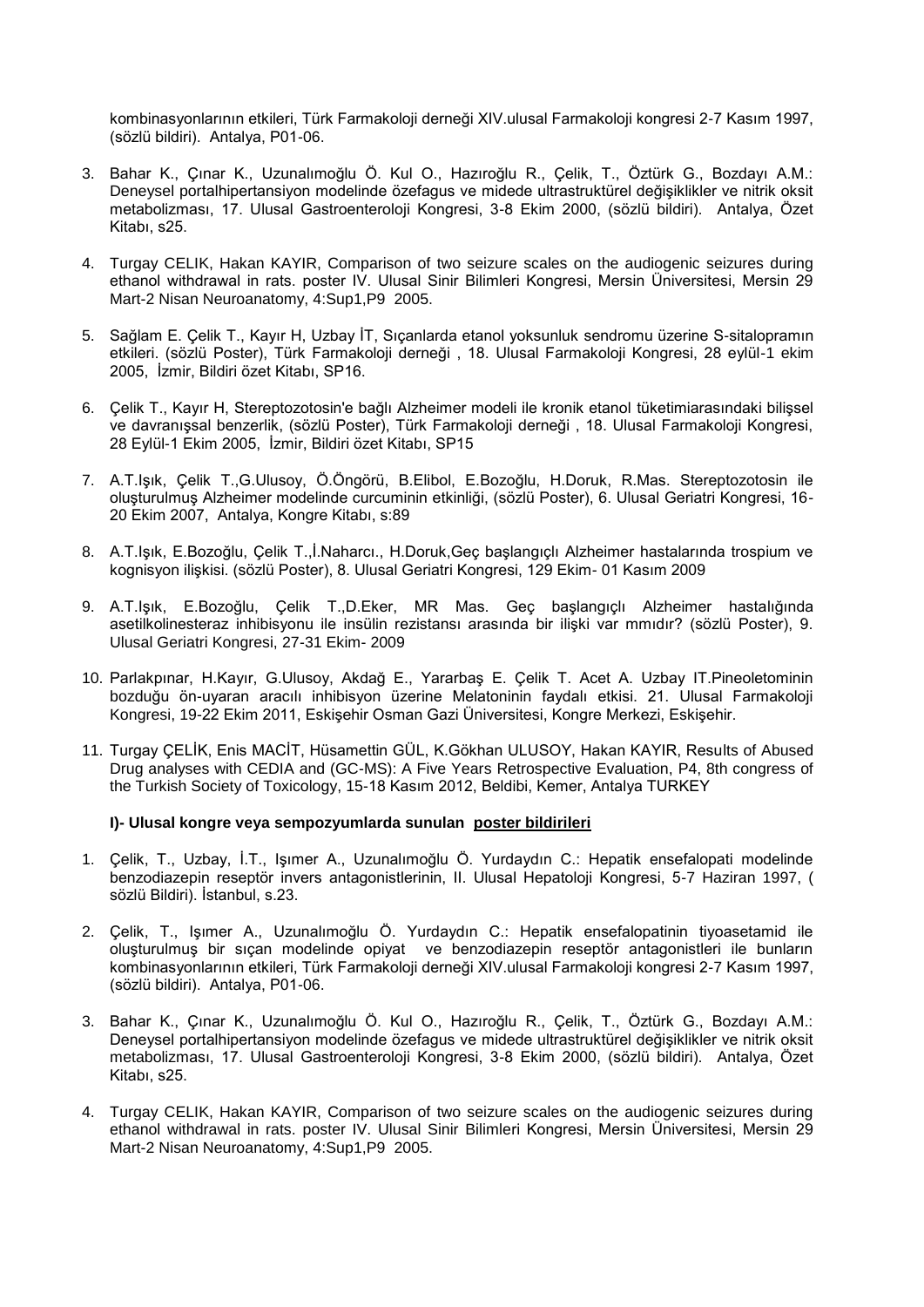- 5. Sağlam E. Çelik T., Kayır H, Uzbay İT, Sıçanlarda etanol yoksunluk sendromu üzerine S-sitalopramın etkileri. (sözlü Poster), Türk Farmakoloji derneği , 18. Ulusal Farmakoloji Kongresi, 28 eylül-1 ekim 2005, İzmir, Bildiri özet Kitabı, SP16.
- 6. Çelik T., Kayır H, Stereptozotosin'e bağlı Alzheimer modeli ile kronik etanol tüketimiarasındaki bilişsel ve davranışsal benzerlik, (sözlü Poster), Türk Farmakoloji derneği , 18. Ulusal Farmakoloji Kongresi, 28 Eylül-1 Ekim 2005, İzmir, Bildiri özet Kitabı, SP15
- 7. A.T.Işık, Çelik T.,G.Ulusoy, Ö.Öngörü, B.Elibol, E.Bozoğlu, H.Doruk, R.Mas. Stereptozotosin ile oluşturulmuş Alzheimer modelinde curcuminin etkinliği, (sözlü Poster), 6. Ulusal Geriatri Kongresi, 16- 20 Ekim 2007, Antalya, Kongre Kitabı, s:89
- 8. A.T.Işık, E.Bozoğlu, Çelik T.,İ.Naharcı., H.Doruk,Geç başlangıçlı Alzheimer hastalarında trospium ve kognisyon ilişkisi. (sözlü Poster), 8. Ulusal Geriatri Kongresi, 129 Ekim- 01 Kasım 2009
- 9. A.T.Işık, E.Bozoğlu, Çelik T.,D.Eker, MR Mas. Geç başlangıçlı Alzheimer hastalığında asetilkolinesteraz inhibisyonu ile insülin rezistansı arasında bir ilişki var mmıdır? (sözlü Poster), 9. Ulusal Geriatri Kongresi, 27-31 Ekim- 2009
- 10. Parlakpınar, H.Kayır, G.Ulusoy, Akdağ E., Yararbaş E. Çelik T. Acet A. Uzbay IT.Pineoletominin bozduğu ön-uyaran aracılı inhibisyon üzerine Melatoninin faydalı etkisi. 21. Ulusal Farmakoloji Kongresi, 19-22 Ekim 2011, Eskişehir Osman Gazi Üniversitesi, Kongre Merkezi, Eskişehir.
- 11. Turgay ÇELİK, Enis MACİT, Hüsamettin GÜL, K.Gökhan ULUSOY, Hakan KAYIR, Results of Abused Drug analyses with CEDIA and (GC-MS): A Five Years Retrospective Evaluation, P4, 8th congress of the Turkish Society of Toxicology, 15-18 Kasım 2012, Beldibi, Kemer, Antalya TURKEY
- 12. A.T.Işık, E.Bozoğlu, Çelik T., A.U.Ural, G.Ulusoy, Ö.Öngörü, B.Elibol,. Stereptozotosin ile oluşturulmuş Alzheimer modelinde mezanşimal kök hücre tedavisi., 8. Ulusal Geriatri Kongresi, 129 Ekim- 01 Kasım 2009
- 13. Hakan KAYIR, I. Tayfun UZBAY, Turgay CELIK The effects of cholinergic receptor agonist and antagonists on the induction of audiogenic seizures during ethanol-withdrawal in rats. IV. Ulusal Sinir Bilimleri Kongresi, Mersin Üniversitesi, Mersin 29 Mart-2 Nisan Neuroanatomy, 4:Sup1,s37 2005
- 14. Uzbay İ.T., Çelik T. Deniz G., ve Ayhan İ.H.: Akut ve kronik moklobemidin etanol yoksunluğundaki sıçanlarda odiyejenik tutarıklar üzerine etkisi. XII. Ulusal Farmakoloji kongresi, Tekirova - Antalya, 31 Ekim-4 Kasım 1994, (poster). Türk Farmakoloji Derneği XII. Ulusal Kongresi Bildiri Özetleri, 28.
- 15. Çelik T., Tan A., Boydağ S., Kayır H., Işımer A., ve Uzbay İ.T. Sıçanlarda kolestaz ile oluşturulmuş yorgunluk üzerine opiyat reseptör antagonisti ve serotonin reseptör agonistinin etkileri:yeni bir yorgunluk modeli ile değerlendirme. Türk Farmakoloji derneği XV.ulusal Farmakoloji kongresi 1-5 Kasım 1999, (poster). Antalya, P01-06.
- 16. Uzbay, İ.T., Yesilyurt Ö. Ergün H., Çelik, T., Kayır H. ve Işımer A. Agmatinin sıçanlarda alkol yoksunluk sendromu üzerine yararlı etkileri. Türk Farmakoloji derneği XV.ulusal Farmakoloji kongresi 1-5 Kasım 1999, (poster). Antalya, P05-020.
- 17. Ergün H., Uzbay, İ.T., Yesilyurt Ö. Çelik, T., Boydağ S. ve Tulunay C. Metamizolün sıçanlarda alkol yoksunluk sendromu üzerine etkilerinin araştırılması. Türk Farmakoloji derneği XV.ulusal Farmakoloji kongresi 1-5 Kasım 1999, (poster). Antalya, P05-21.
- 18. Bilgi, C., Tokgöz, S., Aydın, A., Çelik, T., Uzbay, İ.T.Sıçanlarda kronik etanol tüketimi ve etanol yoksunluğunda serum asetilkolin esteraz (Ach-E) aktivitesinin incelenmesi. 1. Ulusal Sinir Bilimleri Kongresi, Eskişehir, 16-20 Mart 2002 . Program ve Bildiri Özetleri Kitabı, s. P-25.
- 19. Çelik, T., Ceyhan M., Kayır H., Göksoy C., Demirtaş S., Uzbay, İ.T.Audiogenic stimulus changes hippocampal acetylcholine and choline releasing in the athanol-withdrawal in rats.17th Naitonal Congress of Pharmacology & 1ST CLİNİCAL pharmacology symposium, october 17-21, abstract book, P143, 2003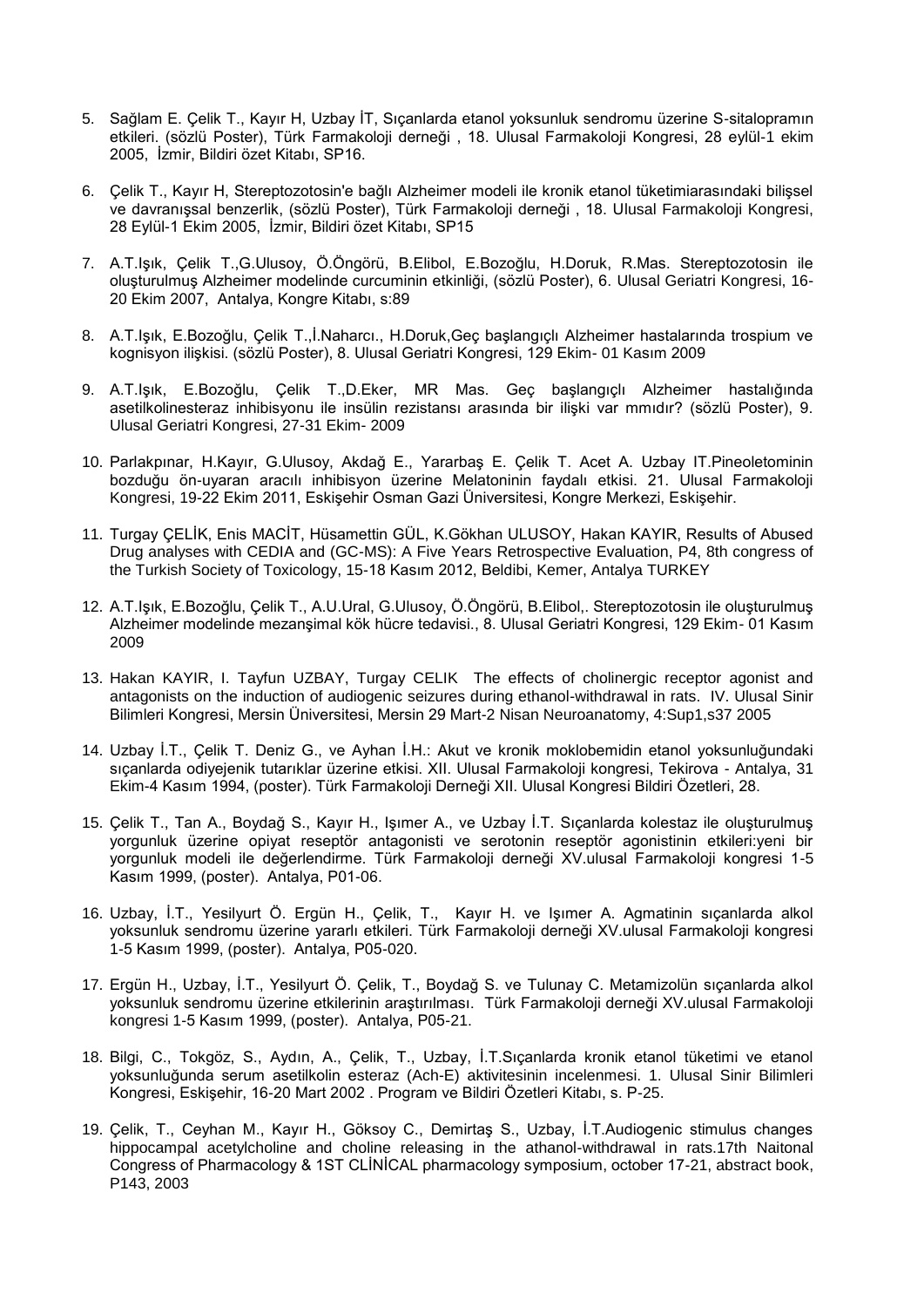- 20. Sağlam E.K,. Esberk A.L., Çelik T., Kayır H, Çelik T, Uzbay İT, Alkol yoksunluk sendromunda Ssitalopramın beyin nitrik oksit enzim aktivitesi üzerine etkisi. (Poster), Türk Farmakoloji derneği , 18. Ulusal Farmakoloji Kongresi, 28 eylül-1 ekim 2005, İzmir, Bildiri özet Kitabı, SP16.
- 21. K.Gökhan ULUSOY, Hakan KAYIR, Enis MACİT, Hüsamettin GÜL, Turgay ÇELİK, Quantitative Evaluation of Toxicological Analyze Data for Last 5 Years. P13, 8th congress of the Turkish Society of Toxicology, 15-18 Kasım 2012, Beldibi, Kemer, Antalya TURKEY
- 22. Turgay ÇELİK ,Enis MACİT K.Gökhan ULUSOY, Mehmet TOYGAR, Hakan KAYIR, Evaluation of Addictive Drug Analysis Results; a Retrospective View, P14, 8th congress of the Turkish Society of Toxicology, 15-18 Kasım 2012, Beldibi, Kemer, Antalya TURKEY
- 23. MACİT K.Gökhan ULUSOY, Mehmet TOYGAR, Hakan KAYIR, Hüsamettin GÜL, Turgay ÇELİK, Types and Frequency of Therapeutic Drugs detected in Toxicological Analysis for 465 patients, P9, 8th congress of the Turkish Society of Toxicology, 15-18 Kasım 2012, Beldibi, Kemer, Antalya **TURKEY**
- 24. MACİT E, ULUSOY K.G., IŞIK A.T., GÜL H, ÇELİK T, Detection of Sildenafil Residues in Different Types of Gingseng Products with GC/MS,P17, 8th congress of the Turkish Society of Toxicology, 15- 18 Kasım 2012, Beldibi, Kemer, Antalya TURKEY

## **7.7.Diğer yayınlar**

- 1. Çelik T. Deneysel demans modelleri, Geriatrinin Temel Prensipleri. Editör R. MAS, A IŞIK, ANKARA, 2008 ,
- 2. Çelik T. Alzheimer Hastalığında kullanılan ilaçlar ve son gelişmeler, Kognitif Nörobilimler, Editör S.KARAKAŞ, Nobel Kitap Evi, Ankara, 2008
- 3. Celik T, Isik AT, Ulusoy GK. A.T.Işık. İlaç intoksikasyonları ve polifarması. Geriatrik Geropsikiyatrik Aciller. Ed: Dr. A.T.Işık, Dr. Engin Eker. Kitap Bölümü, 2009
- 4. Celik T, Ulusoy GK. Hızlı İlerleyen demanslar; İntoksikasyonlar. Geriatri pratiğinde demans sendromu. Ed: Dr. A.T.Işık, Dr. O. Tanrıdağ, Kitap Bölümü, 227-32, 2009
- 5. Ulusoy GK, Celik T. Demanslarda; Alternatif tedavi yaklaşımları. Geriatri pratiğinde demans sendromu. Ed: Dr. A.T.Işık, Dr. O. Tanrıdağ, Kitap Bölümü, 525-46, 2009
- 6. Celik T, Evlin Akdağ, A.T.Işık. Deneysel Demans Modelleri. Geriatri pratiğinde demans sendromu. Ed: Dr. A.T.Işık, Dr. O. Tanrıdağ, Kitap Bölümü, 333-55, 2009
- 7. Celik T, Küçük U, Hipertansif Hastaya Yaklaşım, editörler; Oto A., Erdem Y., Aytemir K. Antihipertansif Tedavi cep Kitabı, Hacettepe Üniversitesi Basım Evi Ankara,18-24,2010
- 8. Celik T,Ulusoy KG, ALZHEİMER HASTALIĞI İÇİN DENEYSEL MODELLER ve SEÇİMİ. Ed: A.T.Işık, Kitap Bölümü, 2012

#### **8. Projeler**

1. Çelik, T., Uzbay İ.T., Kayır, H. In vivo asetilkolin salıverilmesinin NMDA reseptörleri ile ilişkisinin etanol yoksunluk modeli oluşturulmuş sıçanlarda mikrodiyaliz yöntemi ile incelenmesi (Proje No: SBAG-AYD 404 – 102S245) (tamamlandı) (proje yöneticisi).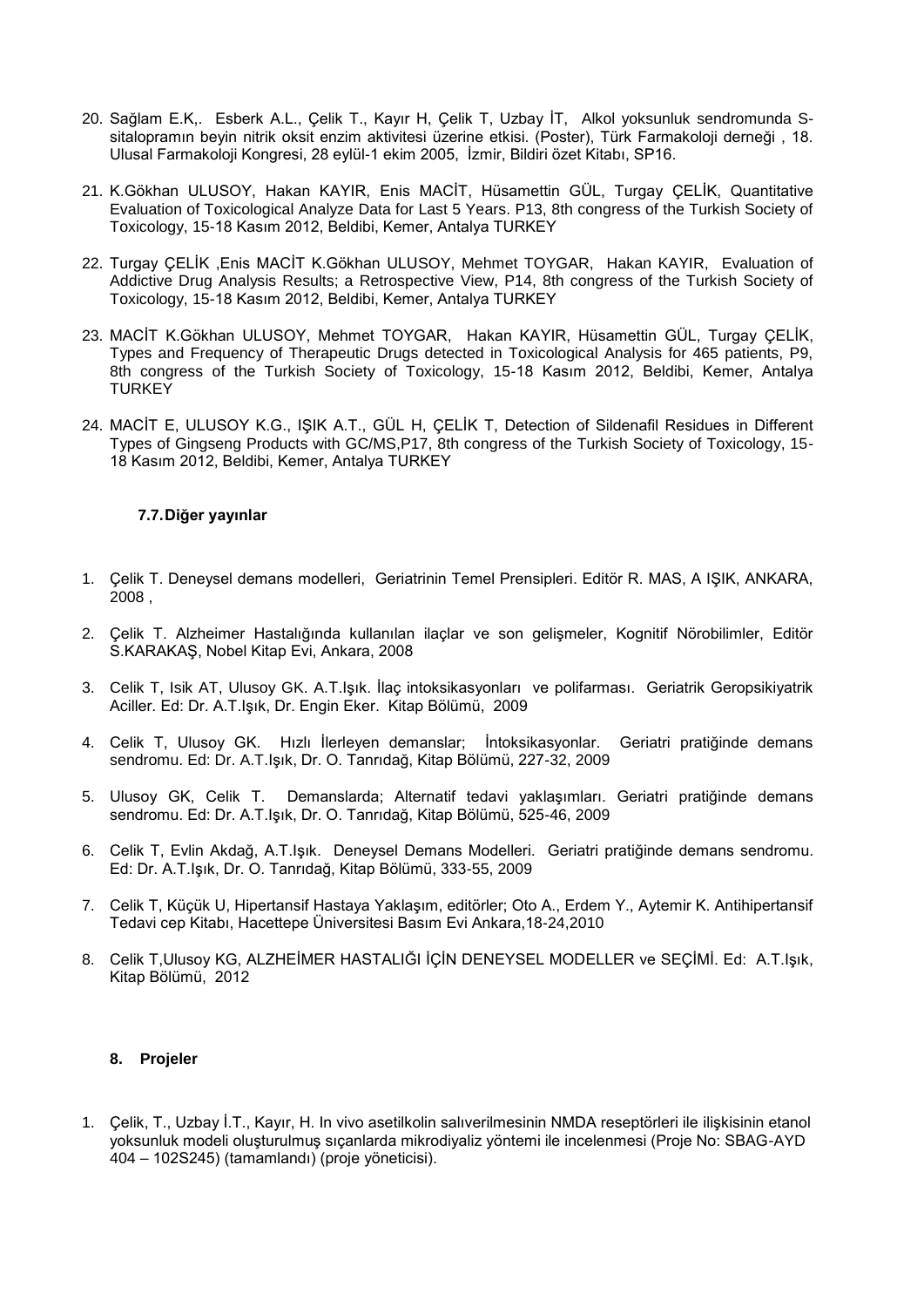- 2. Uzbay İ.T., Çelik, T., Kartal, F., Akarsu, E.S., Erol, D. (Proje No: MSB-Proje-3, 99K120150) Devlet Planlama Teşkilatı Nitrik oksidin madde bağımlılığı gelişimindeki modülatör rolünün araştırılmasına yönelik psikofarmakolojik çalışmalar (tamamlandı).
- 3. Uzbay İ.T., Çelik, T., Yeşilyurt, Ö., Işımer, A. TUBITAK (1998) (Proje No: 198S255, SBAG-AYD-235) Agmatin'in.alkol yoksunluk sendromu üzerine etkilerinin araştırılması (tamamlandı).
- 4. A.T.Işık, Çelik, T., A.U.URAL TUBITAK (2008) (Proje No: 198S255, SBAG-AYD-235) Stereptozotocin ile deneysel alzheimer oluşturulmuş sıçanlarda kök hücre uygulanması(tamamlandı).
- 5. GATA-ODTÜ ortak projesi, Turgay Çelik ve Ewa-Jacobs Doğru, Ortak Yürütücü (Yaşlı Beyninde Yağ asitlerin Öğrenme bellek ile ilişkisi) (BAP-08-11-2009-R-06), tamamlandı.
- 6. GATA-ODTÜ ortak projesi, Turgay Çelik ve Feride Severcan Ortak Yürütücü (Essiltalopram'ın Singomyelin Model Membranları ile etkileşmesinin yapısal ve işlevsel açıdan araştırılması), 2012 (Devam ediyor)
- 7. Hasçiçek C., Şengel CT, Özkan SA; Evcimen N.,Özkan Y, Savaşer A, Çelik A. (Proje No:112S290) Meme Kanseri Tedavisinde Kullanılmak Üzere Fulvestrant Yüklü Polimerik Nanopartiküler Sistemlerin Geliştirilmesi, 2012 (Devam ediyor)

# **9. İdari Görevler**

- 1. GATA Eğitim Planlama Kurul Üyeliği, 1996-2005
- 2. GATA Eğitim Müfredat kurulu Üyeliği, 2006-2007
- 3. GATA Etik Kurul Üyeliği, ( 3 yıl ), Şubat 2003-Aralık-2006
- 4. GATA Klinik Araştırmalar Etik Kurul Üyeliği, (2 Yıl), 2007-2009
- 5. GATA Toksikoloji BD Bşk.ı, Ankara, Doçent
- 6. GATA Tıbbi Farmakoloji AD. Bşk.ı, Doçent, Ankara

# **10. Bilimsel ve Mesleki Kuruluşlara Üyelikler**

- 1. Türk Farmakoloji Derneği,
- 2. Türk Toksioloji derneği
- 3. Sinir bilimleri derneği
- 4. Türk Geriatri Vakfı
- 5. Türkiye Alzheimer derneği
- 6. TURİNG

,

# **12. Ödüller**

1. Bahar K., Çınar K., Uzunalımoğlu Ö. Kul O., Hazıroğlu R., Çelik, T., Öztürk G., Bozdayı A.M.: Deneysel portalhiper tansiyon modelinde özefagus ve midede ultrastruktürel değişiklikler ve nitrik oksit metabolizması, 17. Ulusal Gastroenteroloji Kongresi, 3-8 Ekim 2000, (En İyi Bildiri Ödülü). Antalya, Özet Kitabı, s25.